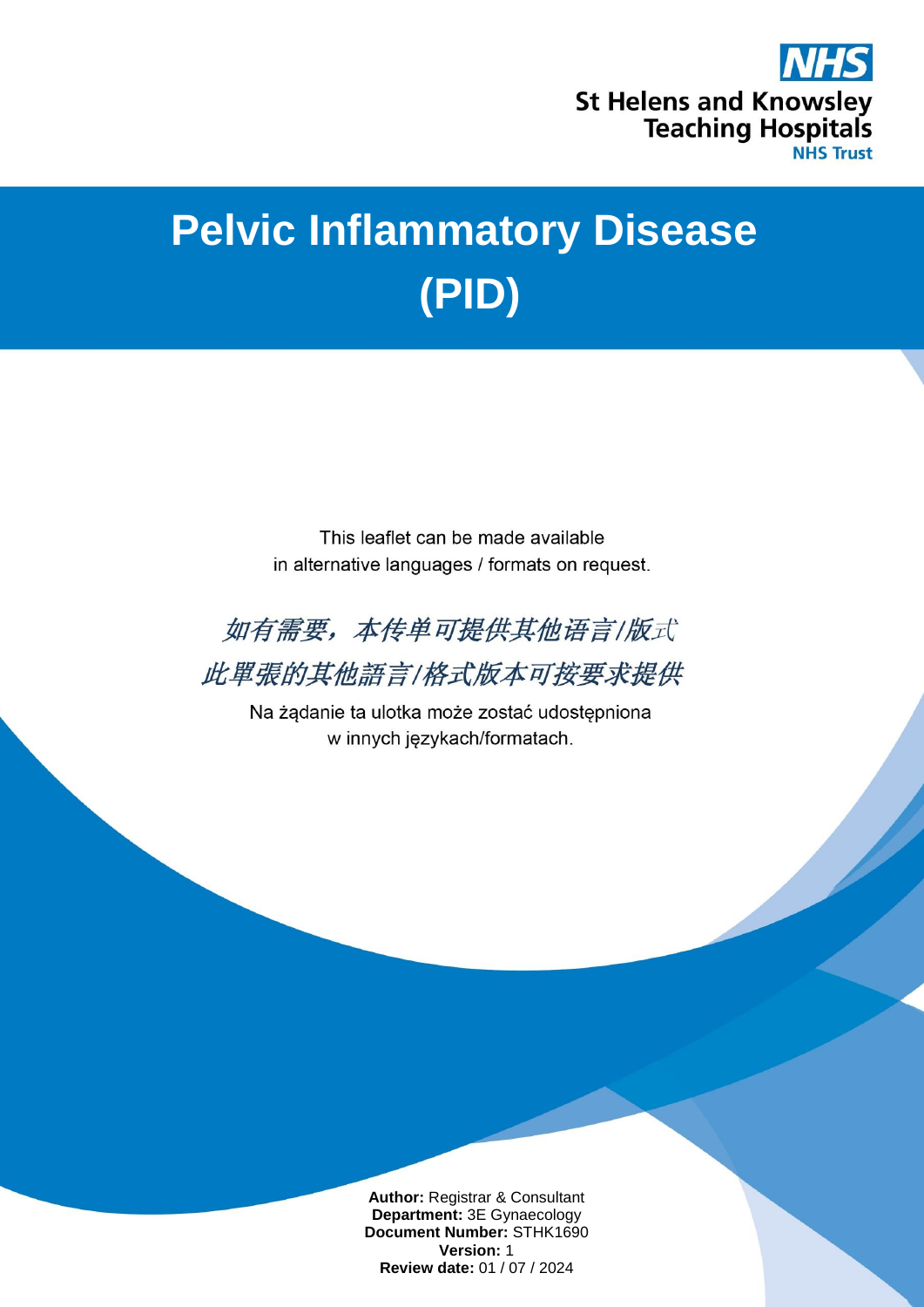# **What is Pelvic Inflammatory Disease (PID)?**

PID is an inflammation of the pelvic organs. It is an ascending infection that spreads above the vagina and cervix to infect the upper parts of the female reproductive tract – uterus (womb), fallopian tubes, ovaries and pelvic area. If the infection is severe, this can result in a collection of pus (abscess) within the pelvis.



#### **What causes PID?**

PID is most commonly due to untreated sexually transmitted infections (STIs) – such as chlamydia or gonorrhoea. PID may also be caused by a number of less common infections that may, or may not, be sexually transmitted. Acute PID is more common in young, sexually active women.

Occasionally, PID may develop after a miscarriage or termination of pregnancy, or after the insertion of an intra-uterine device or coil (the risk is usually limited to the first 3 weeks following the insertion of the device).

Risk factors: multiple sexual partners, unprotected sex, history of prior STIs, intra-uterine devices, imbalance of vaginal flora.

# **Symptoms:**

Sometimes there may be no obvious symptoms. You may have one or more of the following symptoms, which can vary from mild to severe:

- Lower abdominal pain (usually on both sides), may feel like period pain
- Smelly or abnormal vaginal discharge
- Vaginal bleeding between periods, bleeding after intercourse, or heavy periods
- Pain deep inside during or after sexual intercourse
- Nausea and vomiting
- Fever  $( >38^{\circ}C)$
- Lower back pain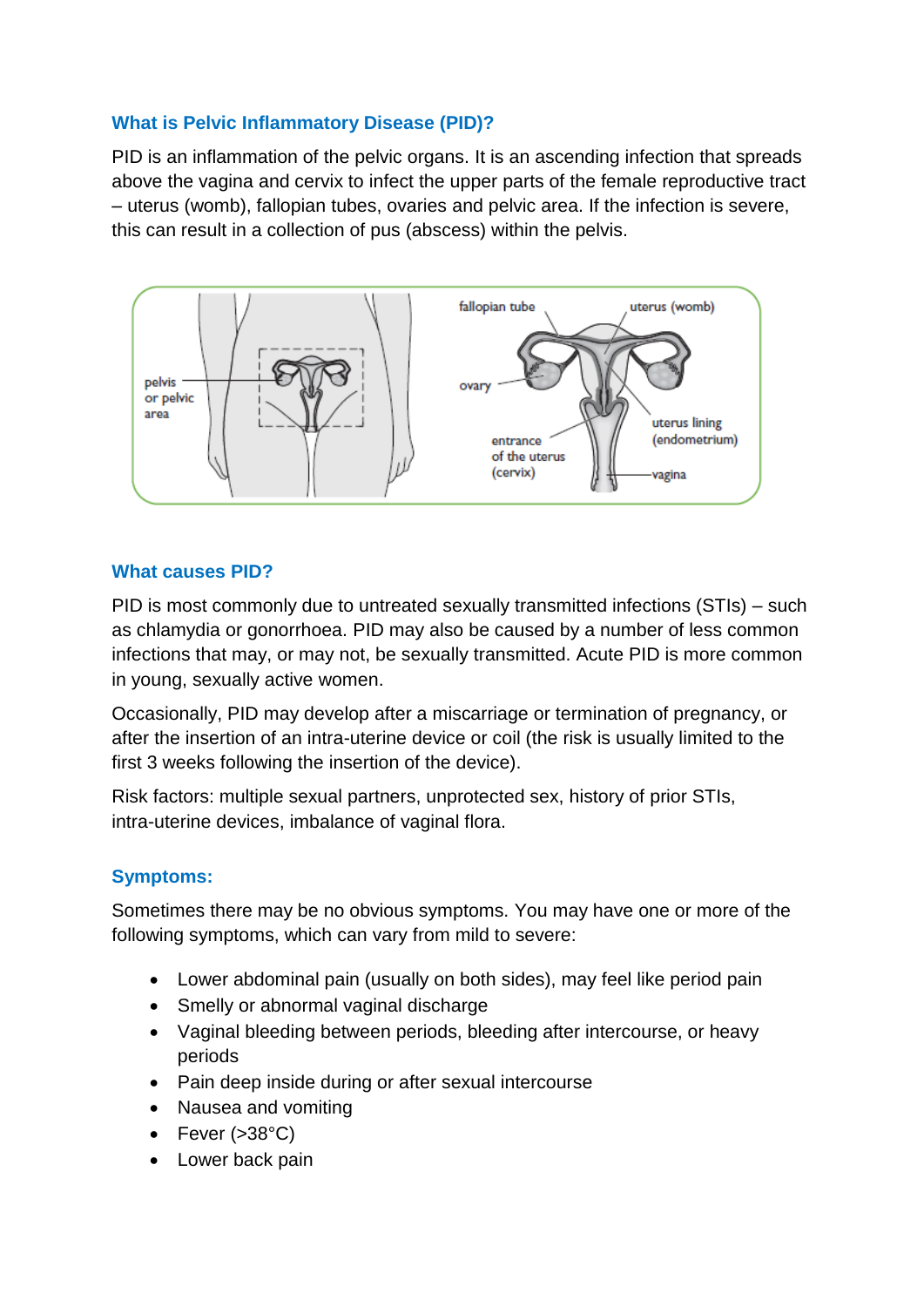Many of the above symptoms are not specific to PID and can be caused by other medical conditions. It is important to seek medical advice if you suffer from any of the above symptoms.

#### **Diagnosis and Investigations:**

A diagnosis is made based on your symptoms, and your medical and sexual history. A vaginal (internal) examination will be performed with your consent. During this examination, you may experience some discomfort, especially if you have PID.

**Swabs** will be taken from your vagina and cervix to test for infection – results usually take a couple of days to come back. A **positive** test result confirms the diagnosis, while a **negative** test result does not mean you are definitely clear of infection.

**Blood tests** are performed to check for infection (full blood count, CRP, blood cultures).

**Urine pregnancy test** is done to rule out pregnancy because an ectopic pregnancy (pregnancy that develops outside of the womb) can cause similar symptoms to PID.

**A transvaginal ultrasound scan** (a probe is inserted gently into your vagina) is performed to allow for a closer look at the womb, fallopian tubes and ovaries. This can help to assess for any inflammation or abscesses in the pelvis.

In certain cases, an operation under general anaesthesia may need to be performed.

This is called a **laparoscopy** or keyhole surgery – a small telescope (laparoscope) is inserted through tiny incisions on your abdomen. Laparoscopy can be used for the diagnosis of PID and to drain pelvic abscesses if present.

If required, open laparotomy surgery will be done to treat severe PID if laparoscopy is not manageable.

#### **What if I have an IUD/coil?**

If you have an IUD/coil, a decision may be made to remove it, especially if your symptoms are not improving. Removal of the device may be associated with better short term clinical outcomes. If you have had unprotected sex in the 7 days before the IUD is removed, you will be at risk of pregnancy. In this case, emergency hormonal contraception may be offered.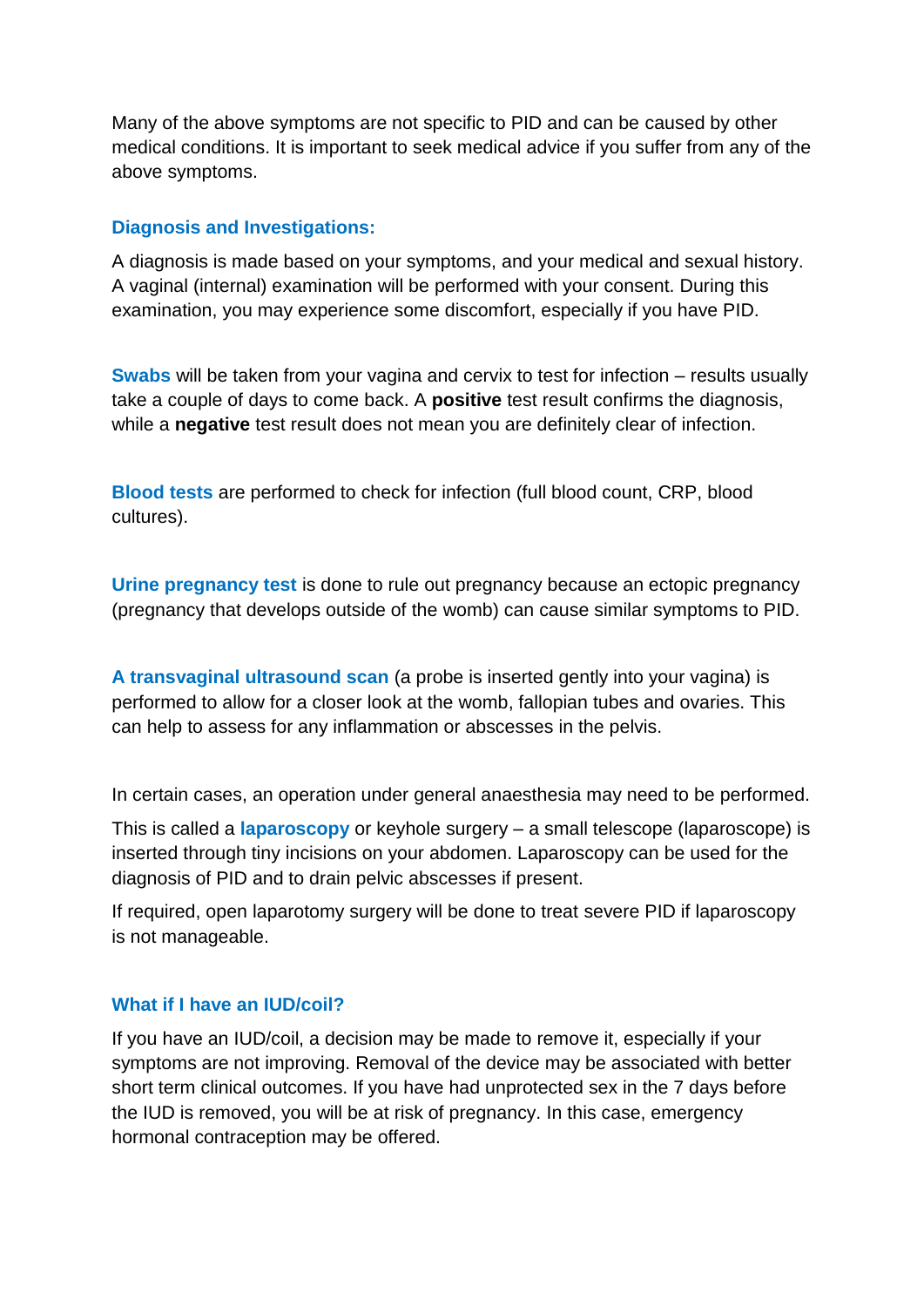# **Treatment:**

Treatment will start as soon as possible, even before all of the test results are available. This is because a delay in treatment could increase the risk of long-term health problems. Depending on the severity of your symptoms – treatment can be completed at home or you may have to stay in hospital for a few days until your symptoms have improved. Treatment involves a combination of antibiotics:

- **Outpatient:** Single dose of intra muscular (IM this is an injection) ceftriaxone (1000 mg) followed by 14 days of oral metronidazole (400 mg twice a day (BD)) and doxycycline (100 mg BD)
- **Inpatient:** Intravenous (IV directly into the bloodstream through a drip) ceftriaxone (2 grams daily) – to be continued until 24 hours after clinical improvement and IV metronidazole (500 mg 8 hourly) and oral doxycycline (100 mg BD)

**\***In case of severe penicillin allergy - treatment involves IV clindamycin (900 mg 8 hourly) and gentamycin.

\*In pregnancy or during breast feeding, doxycycline is substituted for erythromycin (500 mg every 6 hours).

# **When will I need to be admitted to hospital for treatment of PID?**

Treatment in hospital will be recommended if:

- Your diagnosis is unclear
- You do not respond to oral antibiotics or are unable to take oral antibiotics
- You have severe illness, with high fever, nausea and vomiting
- Suspected or confirmed tubo-ovarian abscess
- You are pregnant

An operation will only be necessary if you have severe infection or an abscess in the fallopian tube and/or ovary.

# **Should my partner be treated?**

In the case that you have developed PID secondary to an STI, anyone you have had sex with in the last 6 months should be tested for an STI, regardless of symptoms.

You can advise them yourself; or your doctor, local genitourinary clinic (GUM) or sexual health clinic may help you with this.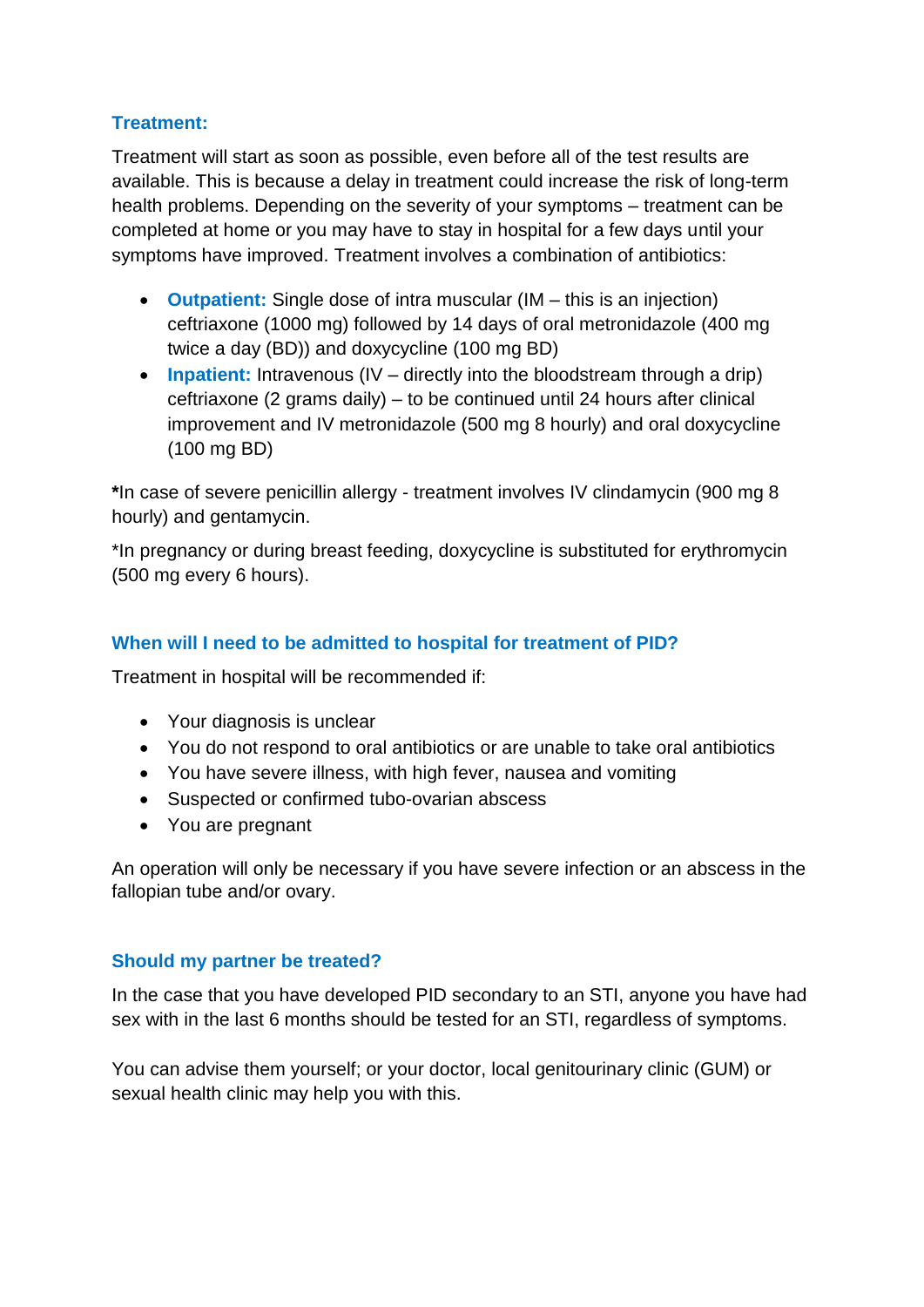#### **When can I have sex again?**

Sexual contact should be avoided for 1 week after both you and your partner have completed the course of antibiotic therapy in order to minimise the risk of reinfection.

#### **Complications of PID:**

Treatment of PID is usually successful with antibiotics, especially if treatment is initiated as soon as possible. However, long term problems can arise if PID is left untreated, if there is a delay in commencing treatment, or if there is a severe infection.

#### **Short-term Complications:**

- Pelvic peritonitis
- Fitz-Hugh Curtis Syndrome inflammation of the liver capsule; presents with right upper quadrant (RUQ) abdominal pain; treatment involves antibiotics, pain management and in severe cases surgery

#### **Long-term Complications:**

- Scarring of the fallopian tubes, which can increase the risk of ectopic pregnancy or increase the risk of infertility
- Development of an abscess in the fallopian tube or ovary
- Persistent pain in the lower abdomen

# **Follow up**

You will be given a follow up appointment to attend outpatient clinic or to return to the ward in 2- 4 weeks' time, if you have a moderate to severe infection. It is important to attend the appointment so that we can check that your symptoms are responding to the antibiotics. If your symptoms are not improving, please contact us for further investigations and treatment.

# **Who can I contact?**

**For further advice Please contact Ward 3E on 0151 430 1522 (24 hours)**